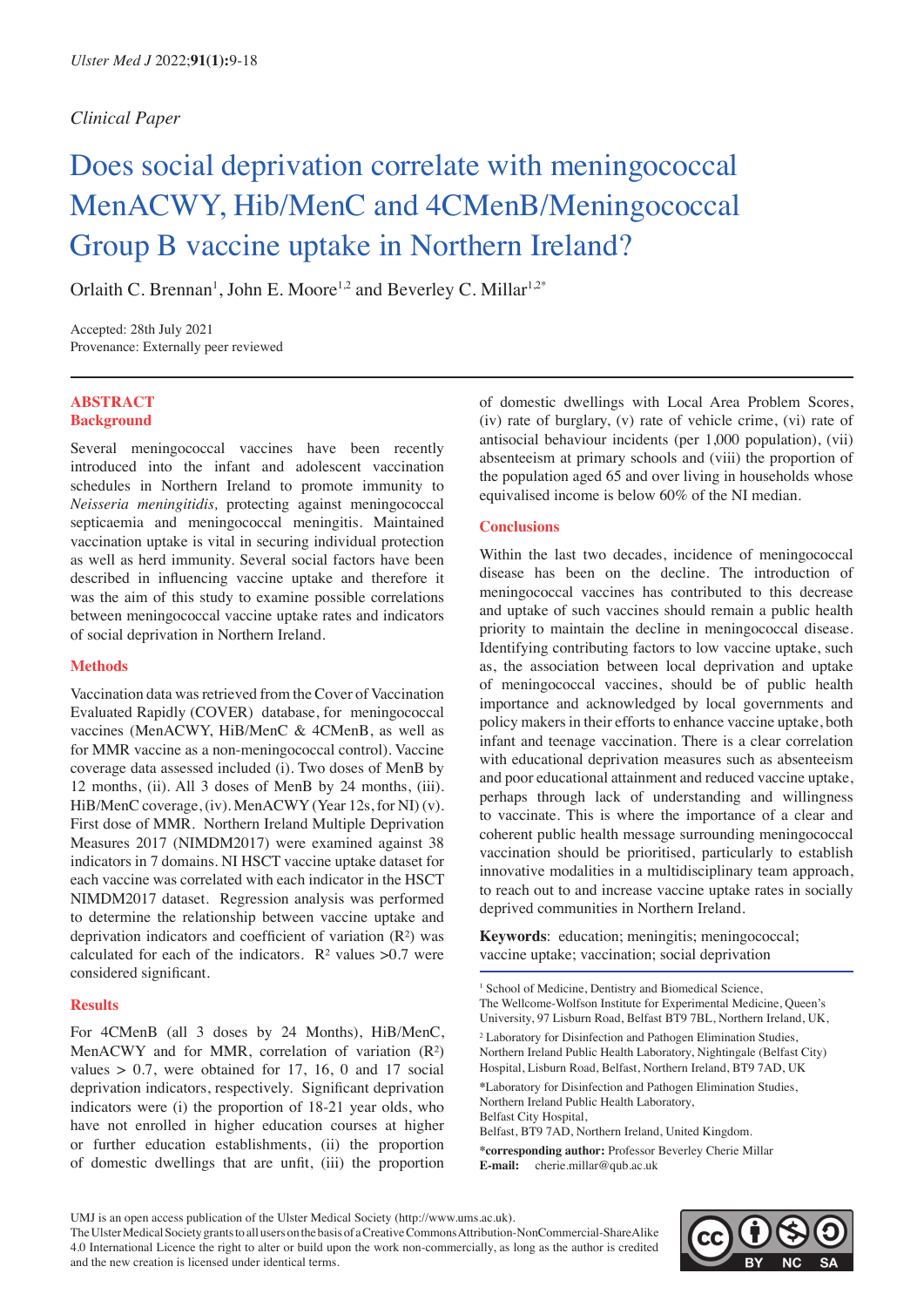#### **Introduction**

The large progressive decline in child mortality globally has largely been due to the introduction of vaccines coupled with improved sanitation and nutrition. Since 1960, the introduction of vaccines has accompanied a 61% decline in infant mortality due to infectious diseases<sup>1</sup>. Scientific and pharmaceutical companies have produced countless vaccines that protect against a variety of diseases and governments and health services have sustained the delivery of immunisation programmes to ensure effective distribution<sup>2</sup>. Despite the success of vaccines, in 2019, an estimated 5.2 million children under the age of 5 years died globally, generally from preventable and treatable diseases<sup>1</sup>. The value and worthwhile introduction of vaccines needs consistent appreciation by the public to ensure a sustained uptake of such vaccines to maintain health and wellbeing.

Invasive meningococcal disease (IMD) is an infectious disease caused by the widespread human Gram-negative pathogen *Neisseria meningitidis* and is a main cause of life threatening diseases, meningitis and sepsis<sup>3</sup>. The diverse clinical spectrum of *N. meningitidis* presents varying severity of infection, ranging from mild non-specific flu like symptoms to a sudden onset of sepsis/meningitis. In the most serious incidents, multiorgan failure and death contribute to  $10-15\%$  of cases<sup>4</sup>. In addition to mortality, long term sequelae can often be life limiting as hearing loss, neurodevelopmental disabilities and amputations are seen in  $11-19\%$  of survivors<sup>5</sup>. This is a serious condition and is viewed as a major public health concern due to the widespread distribution of *N. meningitidis* and associated disease burden in the young population, which has recently reviewed and described in Northern Ireland<sup>6</sup>.

The meningococcus is categorized into twelve serogroups and the most common causative agents of IMD global disease burden is caused by serogroups A, B, C, W-135, and  $Y^{3-6}$ . IMD affects those of all ages however highest incidence is seen in infants, young children, and older adults. Case fatalities are often higher in older adults, often due to underlying comorbidities<sup>7</sup>. The introduction of meningococcal vaccines has led to variations in serogroup incidence and has seen a shift in the age distribution of those at higher risk of IMD.

Societal factors are often influential in vaccine uptake and evidence from a study examining infant vaccine uptake found that most deprived communities were at a significantly greater risk of not receiving the infant measles-mumpsrubella (MMR) vaccine<sup>8</sup>. Other previous studies have shown evidence of the effect of deprivation on vaccine uptake, highlighting an inverse association between deprivation and the uptake of routine vaccines (e.g. HPV, influenza) $8-10$ . Social factors such as educational attainment, income and employment can contribute to healthcare outcomes through patient education and understanding. These socioeconomic factors can act as barriers to healthcare however, the effect of socioeconomic deprivation on vaccine uptake is poorly understood and very little attention has been paid to the role of deprivation in effecting uptake of meningococcal

vaccines. Therefore, it was the aim of this study to examine the correlation between meningococcal vaccine (MenACWY, Hib/MenC & 4CMenB) uptake and social deprivation in Northern Ireland.

#### **Methods**

#### *Database analysis of meningococcal vaccination uptake rates*

The Cover of Vaccination Evaluated Rapidly (COVER) programme provides immunisation data for children within the UK on their first, second and fifth birthday<sup>11</sup>. For NI, immunisation data was retrieved from the above database. Meningococcal vaccines examined included MenACWY, Hib/MenC and 4CMenB, as well as a non-meningococcal control, namely mumps, measles and rubella vaccine (MMR), was also examined. Vaccine coverage included (i). Two doses of MenB by 12 months, (ii). All 3 doses of MenB by 24 months, (iii). HiB/MenC coverage, (iv). MenACWY (Year 12s, for NI) (v). First dose of MMR.

#### *Vaccine Uptake versus Deprivation Measures*

Northern Ireland Multiple Deprivation Measures 2017 (NIMDM2017) provides deprivation measures for NI and utilises 38 indicators in 7 domains (https://www.nisra.gov.uk/ statistics/deprivation/northern-ireland-multiple-deprivationmeasure-2017-nimdm2017). NIMDM2017 provides an aggregated dataset using these domains for Northern Irelands Health and Social Care Trusts (HSCT), therefore, data displays 6 domains with 37 indicators. The NI HSCT vaccine uptake dataset for each vaccine was correlated with each indicator in the HSCT NIMDM2017 dataset.

#### *Statistics*

A regression analysis was performed through Microsoft Excel for Microsoft Office 365 Version 2102 to determine the relationship between vaccine uptake and deprivation indicators and coefficient of variation (R). R squared values  $(R<sup>2</sup>)$  where calculated for each of the indicators. If R  $<sup>2</sup>$  value</sup> was  $0.5 < R^2 < 0.7$ , it was considered a moderate effect size and if the  $R<sup>2</sup>$  value > 0.7 the value was considered a strong effect size. In consideration of that, in this regression analysis, any values which fell within these bounds, particularly  $> 0.7$ , were considered significant.

#### **3. Results**

Table 1 details the correlation  $\mathbb{R}^2$  between vaccine uptake and social deprivation metric. In relation to the 4CMenB (2 doses by 12 months), 9 indicators produced  $\mathbb{R}^2$  values  $0.5 <$  $R<sup>2</sup> < 0.7$  and 18 indicators produced  $R<sup>2</sup>$  values of  $> 0.7$ . For 4CMenB (all 3 doses by 24 Months) 9 indicators produced  $R^2$  values  $0.5 < R^2 < 0.7$  and 17 indicators produced  $R^2$  values of  $> 0.7$ . For HiB/MenC, 10 indicators produced  $\mathbb{R}^2$  values  $0.5 < R<sup>2</sup> < 0.7$  and 16 indicators produced  $R<sup>2</sup>$  values of  $> 0.7$ . For MenACWY, no indicators produced  $R^2$  values  $0.5 < R^2$  $< 0.7$  or values  $> 0.7$ . For MMR, 10 indicators produced R<sup>2</sup> values  $0.5 < R^2 < 0.7$  and 17 indicators produced  $R^2$  values of > 0.7. Most correlations were seen in the 'Education, Skills and Training' domain and 'Crime and Disorder' domain.

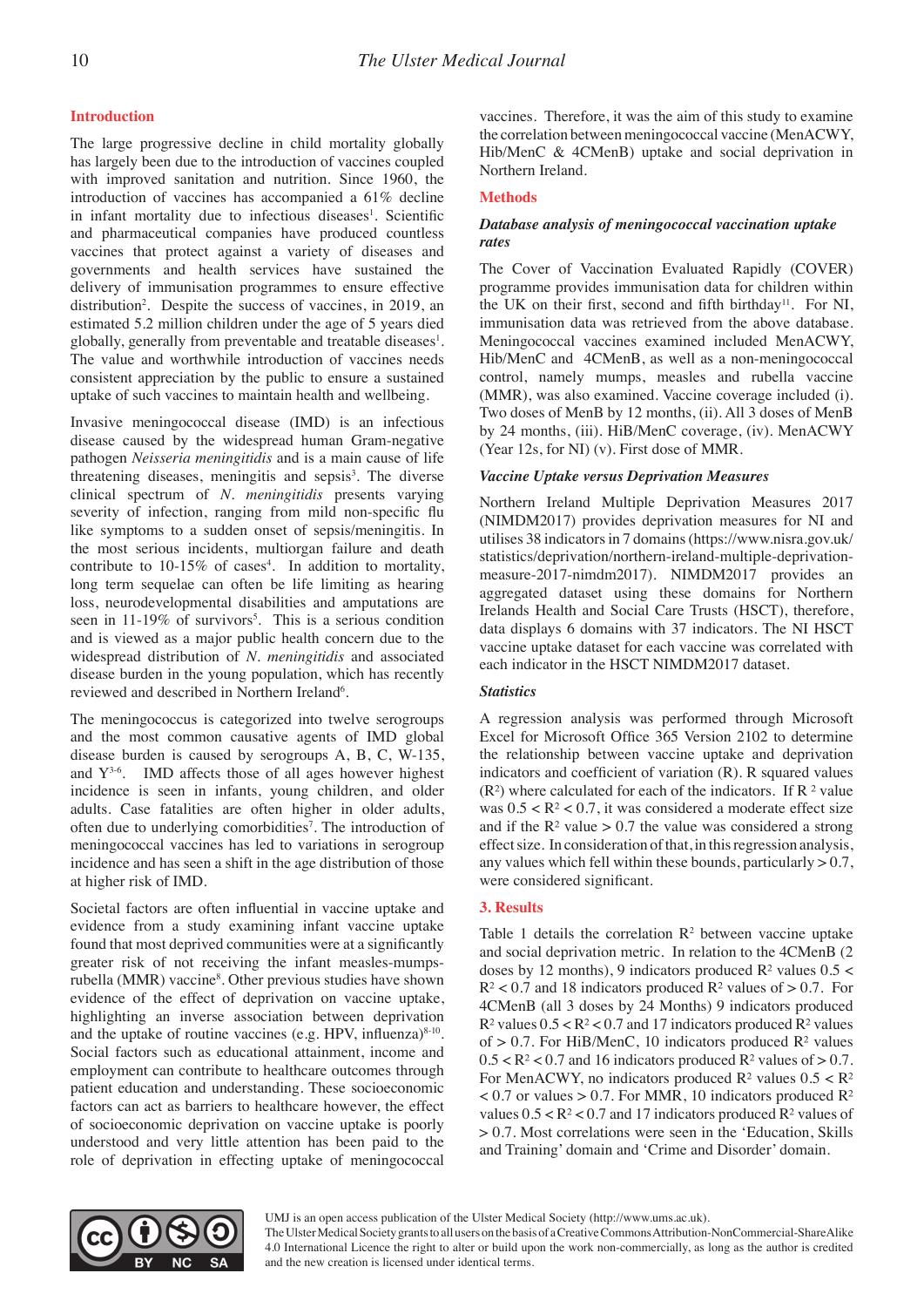#### **Discussion**

Meningococcal disease has an everchanging epidemiology with incidence and serogroups varying widely over time. Over the past two decades, the incidence of meningococcal disease has been declining due to the successful introduction of meningococcal vaccines. The first introduction of meningococcal C vaccine has accompanied rapid declines in IMD incidence however other emerging serogroups such as Men B and W have been increasing in regions of the UK and ROI. Associated with this is the shift in age distribution with those aged over 24 subjected to the highest incidence of IMD. This is not surprising given, the poor uptake of the adolescent MenACWY vaccine in NI and the late introduction of the vaccine in the ROI, perhaps being a contributing factor to the increase among this age-group.

Within NI, the percentage of infants receiving the first two doses of 4CMenB by their first birthday in 2018/19 was 94.3% and 94.5% in 2019/20. In the same years, those receiving their booster dose in NI was 92.4% and 92% respectively<sup>11,12</sup>. Considering a non-meningococcal comparator, MMR uptake has similar rates, as in 2019/20, 92.2% of infants in NI received their first dose of MMR by their  $2<sup>nd</sup>$  birthday<sup>13</sup>. MenACWY uptake is much lower compared to infant vaccines. Uptake was initially quite low in 2015/16 as in Northern Ireland only 78% of year 12s received the vaccine. However, there has been an increase in the number receiving this vaccine since then with 84.9% of year 12s receiving their MenACWY vaccine in 2018/19. In comparison to uptake of a similar vaccine, targeted at teenagers, HPV vaccine coverage shows similar uptake rates in Northern Ireland. In 2018-19 only 76.6% of year 9s completed their full course of HPV vaccines and 82.8% of year 10s completed theirs<sup>13</sup>. Uptake of infant meningococcal vaccines has been consistently high since their introduction, however it is apparent that MenACWY uptake is considerably lower when compared with other meningococcal vaccines. In a study of MenACWY uptake and barriers and motivation towards vaccination in Northern Ireland undergraduate students, it was found that amongst 1210 students, 868 firsttime freshers and 342 non-freshers, from healthcare-related, non-healthcare-related and engineering/computing faculties, vaccine uptake amongst 18-year-old students was 90.7% and 87.3% in female and male cohorts, respectively, falling to 72.1% and 67.7% (19-year cohort) and 32.7% and 39.6% (20- to 25-year cohort) in males and females, respectively. Students reported that posters, clinics and talks were the preferred methods of communication and not social media. There was general lack of awareness of the signs/symptoms of meningitis and approximately 30% of students falsely believed that administration of the MenACWY vaccine excluded the risk of contracting meningitis $14$ .

The MenACWY vaccine is aimed at adolescents and those entering university and so motivation to seek information on the seriousness of meningococcal disease and, if not offered in school, the willingness to seek the vaccine themselves may be a barrier to uptake within this age group. In addition, a study analysing school characteristics in uptake of MenACWY found that poorer schools, with high deprivation, had lower uptake<sup>15</sup> of the vaccine. This finding signifies the importance of socioeconomic factors on vaccine uptake, particularly within the school setting.

Findings in this study regarding meningococcal vaccine uptake and deprivation demonstrated that infant meningococcal vaccines (4CMenB and HiB/MenC) are considerably impacted by local deprivation particularly within Northern Ireland. MenACWY is not affected by deprivation as no correlation was evident in these results. 'Education, Skills and Training' and 'Crime and Disorder' parameters comprised most notable strong effect size correlations, producing  $R^2$  values  $> 0.7$  (Table 1).

The proportion of pupils attending special schools or attending primary schools with special education needs stages  $3-5$  produced high  $R<sup>2</sup>$  values of 0.8816, 0.8361, 0.8721 and 0.9159 in this domain for each analysed infant vaccine. It is of interest that poorer vaccine uptake is seen in this subdomain, as the perception of adverse effects from vaccination is a common occurrence amongst parents with children of special needs<sup>16</sup>, particularly the notion that childhood vaccines are the cause of Autistic Spectrum Disorder (ASD), in early infancy. The uptake of MMR was significantly impacted by the publication of report (1998), now discredited, linking autism to MMR vaccination<sup>17</sup> leading to an 80% decline of MMR in the following years<sup>8</sup>. Unfortunately, many media platforms can prolong these vaccine 'myths' and information provided through social media can often lead to misrepresentations of vaccine side effects. These assumptions would indeed follow a decline in uptake of any infant vaccine.

Absenteeism in both primary and secondary schools and associated low educational attainment show considerable correlation with poor vaccine uptake (Figures 1a, 1b). The Department of Education published research in 2016 finding that the higher overall absence rate across Key Stage (KS) and KS4, the more likely a lower level of attainment was achieved by the end of KS2 and KS418. It is known that level of education is impactful within the vaccination process, as a study evidenced that more educated parents more likely to visit GPs to seek advice about vaccinations<sup>19</sup> than those with a lower educational attainment. Additionally, Forshaw and colleagues identified that maternal education is correlated with increased childhood vaccination and found a significant difference between literate and illiterate women, presenting that increased literacy has a positive impact on vaccine uptake20. In consideration of this, it is evident that education has a critical role in the decision-making process regarding vaccination. Those with higher educational attainment will be more knowledgeable, grasp an easier understanding of health-related information and can make conscious and informed decisions regarding their own healthcare or the healthcare of their children. In addition to educational parameters, many 'Crime and Disorder' parameters highlighted a correlation with poorer vaccine uptake, with four of the most notable indicators seen, including (i) rate of burglary, (ii) rate of theft, (iii) rate of vehicle crime and (iv). rate of anti-social behaviour. These parameters reinforce the deprivation associated with a particular area and within the



UMJ is an open access publication of the Ulster Medical Society (http://www.ums.ac.uk).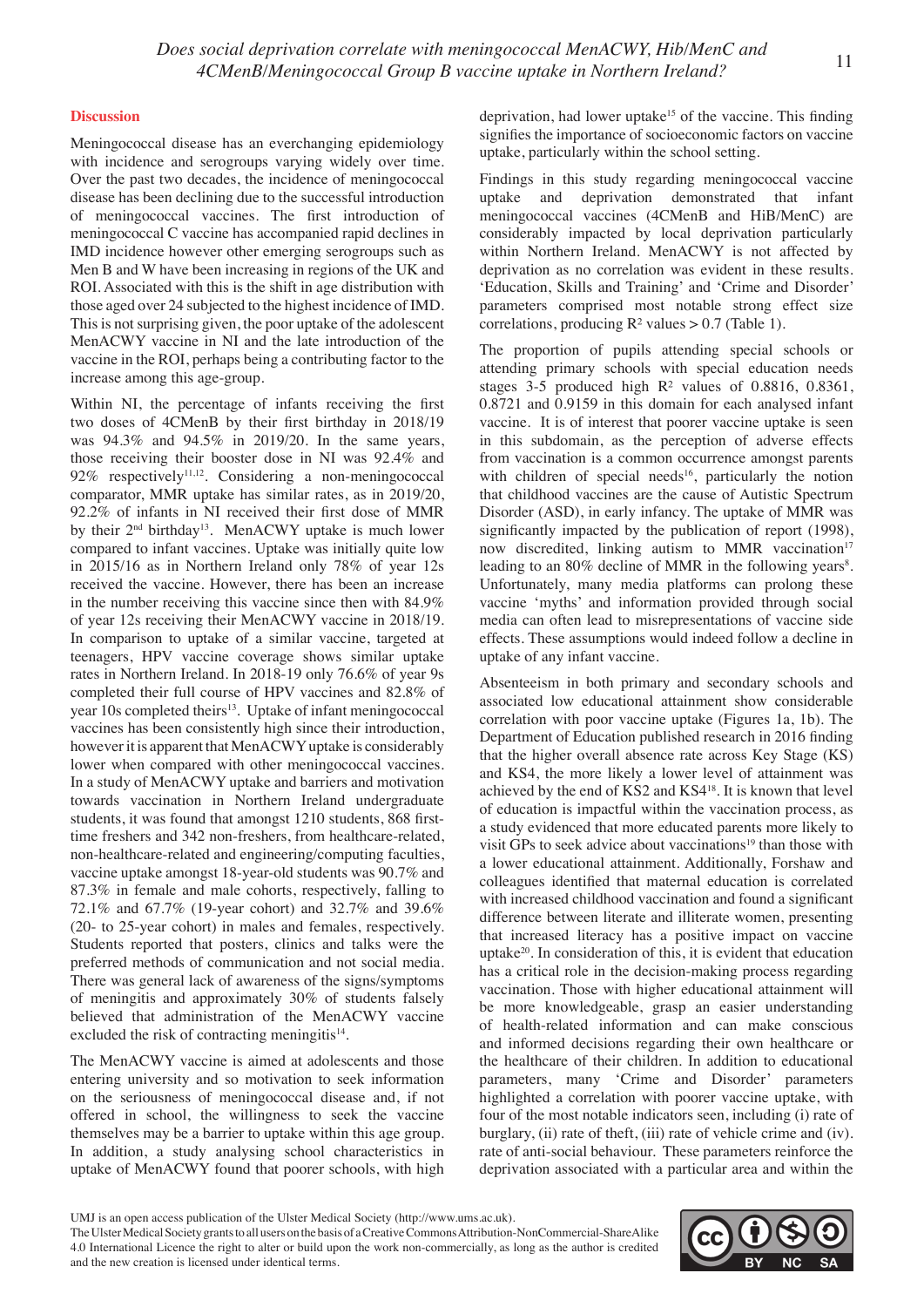Belfast Trust Region these are elevated, compared to other regions of Northern Ireland. There is little research on the impact of crime and disorder on vaccination uptake, however high levels or crime can be associated with lower educational attainment, and reduced social benefits $21$ . Crime is a mirror of the quality of the social environment within an area and as an indicator of deprivation, needs to be closely considered in terms of public health so policy makers can be assisted in developing vaccine interventions to target deprived regions to maximise uptake.

#### **Conclusion**

Within the last two decades, incidence of meningococcal disease has been on the decline. The introduction of meningococcal vaccines has contributed to this decrease and uptake of such vaccines should remain a public health priority to maintain the decline in meningococcal disease. Identifying contributing factors to low vaccine uptake, such as, the association between local deprivation and uptake of meningococcal vaccines, should be of public health importance and acknowledged by local governments and policy makers in their efforts to enhance vaccine uptake, both infant and teenage vaccination. There is a clear correlation with educational deprivation measures such as absenteeism and poor educational attainment and reduced vaccine uptake, perhaps through lack of understanding and willingness to vaccinate. This is where the importance of a clear and coherent public health message surrounding meningococcal vaccination should be prioritised, particularly to establish innovative modalities in a multidisciplinary team approach, to reach out to and increase vaccine uptake rates in socially deprived communities in Northern Ireland.

#### **CONFLICT OF INTEREST:**

Author OCB declares that she has no conflict of interest. Author BCM declares that she has no conflict of interest. Author JEM declares that he has no conflict of interest.

### **AVAILABILITY OF DATA AND MATERIAL**

None available

#### **COMPETING INTEREST**

None

#### **Credit authorship contribution statement**

**Orlaith C. Brennan**: Formal Analysis**;** Investigation; Methodology; Visualization; Roles/Writing - original draft; Writing - review & editing

**John E. Moore:** Conceptualization; Formal analysis; Investigation; Methodology; Writing - review & editing

**Beverley C. Millar:** Conceptualization; Formal analysis; Investigation; Methodology; Writing - review & editing

#### **REFERENCES**

- 1. World Health Organisation. Children: improving survival and well-being, [Internet]. Geneva: World Health Organisation; 2020 Sep [cited 2021 Jan 30]. Available from: https://www.who.int/news-room/fact-sheets/ detail/children-reducing-mortality [Last accessed November 2021]
- 2. Schuchat A. Human Vaccines and Their Importance to Public Health. *Procedia Vaccinol* 2011;**5**:120–6.
- 3. Pizza M, Bekkat-Berkani R, Rappuoli R. Vaccines against Meningococcal Diseases. *Microorganisms* 2020;**8(10)**: 1521.
- 4. Swartz MN. Bacterial meningitis A view of the past 90 years. *N Engl J Med* 2004;**351(18)**:1826–8.
- 5. Kirsch EA, Barton RP, Kitchen L, Giroir BP. Pathophysiology, treatment and outcome of meningococcemia: A review and recent experience. *Pediatr Infect Dis J* 1996; **15(11)**:967–9.
- 6. Millar BC, Banks L, Bourke TW, Cunningham M, Dooley JS, Elshibly S. et al. Meningococcal disease section 2: Epidemiology and vaccination of meningococcal disease in Northern Ireland: *Ulster Med J*. 2018;**87(2)**:88-93.
- 7. Beebeejaun K, Parikh SR, Campbell H, Gray S, Borrow R, Ramsay ME, et al. Invasive meningococcal disease: Timing and cause of death in England, 2008–2015. *J Infect* 2020;**80(3)**: 286–90.
- 8. Hungerford D, Macpherson P, Farmer S, Ghebrehewet S, Seddon D, Vivancos R, et al. Effect of socioeconomic deprivation on uptake of measles, mumps and rubella vaccination in Liverpool, UK over 16 years: A longitudinal ecological study. *Epidemiol Infect* 2016;**144(6)**: 1201–11.
- 9. Green HK, Andrews N, Letley L, Sunderland A, White J, Pebody R. Phased introduction of a universal childhood influenza vaccination programme in England: Population-level factors predicting variation in national uptake during the first year, 2013/14. *Vaccine* 2015; **33(22)**:2620–28.
- 10. Spencer AM, Roberts SA, Brabin L, Patnick J, Verma A. Sociodemographic factors predicting mother's cervical screening and daughter's HPV vaccination uptake. *J Epidemiol Community Health* 2014;**68(6)**:571–7.
- 11. HSC Public Health Agency. Annual Immunisation Report for Northern Ireland 2019 -20. [Monograph on the Internet]. Belfast: Public Health Agency; 2020 [cited 2021 Mar 6]. Available from: https://www. publichealth.hscni.net/publications/annual-immunisation-and-vaccinepreventable-diseases-reports [Last accessed November 2021].
- 12. NHS Digital. Childhood immunisation statistics CCG/GP Practice level coverage dashboard 2018-19 [M.I.] [Monograph on the Internet]. London: Public Health England; 2020 [cited 2021 Mar 14]. Available from: https:// digital.nhs.uk/data-and-information/publications/statistical/childhoodimmunisation-ccg-gp-practice-level-coverage-statistics/childhoodimmunisation-ccg-gp-practice-level-coverage-statistics---2018-19/ childhood-immunisation-statistics-ccg-gp-practice-level-coverage-2018-19-m.i# [Last accessed November 2021]
- 13. HSC Public Health Annual Immunisation Report for Northern Ireland 2018-19. [Monograph on the Internet]. Belfast: Public Health Agency; 2019 [cited 2021 Mar 6]. Available from: https://www.publichealth. hscni.net/publications/annual-immunisation-and-vaccine-preventablediseases-reports. [Last accessed November 2021].
- 14. Moore PJA, Millar BC, Moore JE. Meningococcal ACWY vaccine uptake and awareness among student freshers enrolled at Northern Ireland universities. *Int J Adolesc Med Health.* 2017;**32(1)**: ijamh.2020.32. issue-1/ijamh-2016-0087/ijamh-2016-0087.xml
- 15. Fletcher R, Wilkinson E, Cleary P, Blagden S, Farmer S. Did school characteristics affect the uptake of meningococcal quadrivalent vaccine in Greater Manchester, United Kingdom? *Public Health* 2019;**171**: 24–30.
- 16. Smith LE, Amlôt R, Weinman J, Yiend J, Rubin GJ. A systematic review of factors affecting vaccine uptake in young children. *Vaccine* 2017; **35(45)**:6059–69.
- 17. Wakefield AJ, Murch SH, Anthony A, Linnell J, Casson DM, Malik M, et al. Retracted: Ileal-lymphoid-nodular hyperplasia, non-specific colitis, and pervasive developmental disorder in children. *Lancet* 1998; **351(9103)**:637–41.
- 18. Department for Education. *The link between absence and attainment at KS2 and KS4 2013/14 academic year*, https://assets.publishing. service.gov.uk/government/uploads/system/uploads/attachment\_data/ file/509679/The-link-between-absence-and-attainment-at-KS2-and-KS4-2013-to-2014-academic-year.pdf (March 2016, accessed 18 March 2021).
- 19. Mora T, Trapero-Bertran M. The influence of education on the access to childhood immunization: The case of Spain. *BMC Public Health.* 2018; **18(1)**:893.
- 20. Forshaw J, Gerver SM, Gill M, Cooper E, Manikam L, Ward H. The global effect of maternal education on complete childhood vaccination: A systematic review and meta-analysis. *BMC Infect Dis.* 2017; **17(1)**:801.
- 21. Lochner L. Education and crime. In: Bradley S, Green C, editors. *The Economics of Education: A Comprehensive Overview*. 2020;. 2nd ed. London: Academic Press. p. 109–117. https://doi.org/10.1016/C2017-0-02304-2



UMJ is an open access publication of the Ulster Medical Society (http://www.ums.ac.uk). The Ulster Medical Society grants to all users on the basis of a Creative Commons Attribution-NonCommercial-ShareAlike 4.0 International Licence the right to alter or build upon the work non-commercially, as long as the author is credited and the new creation is licensed under identical terms.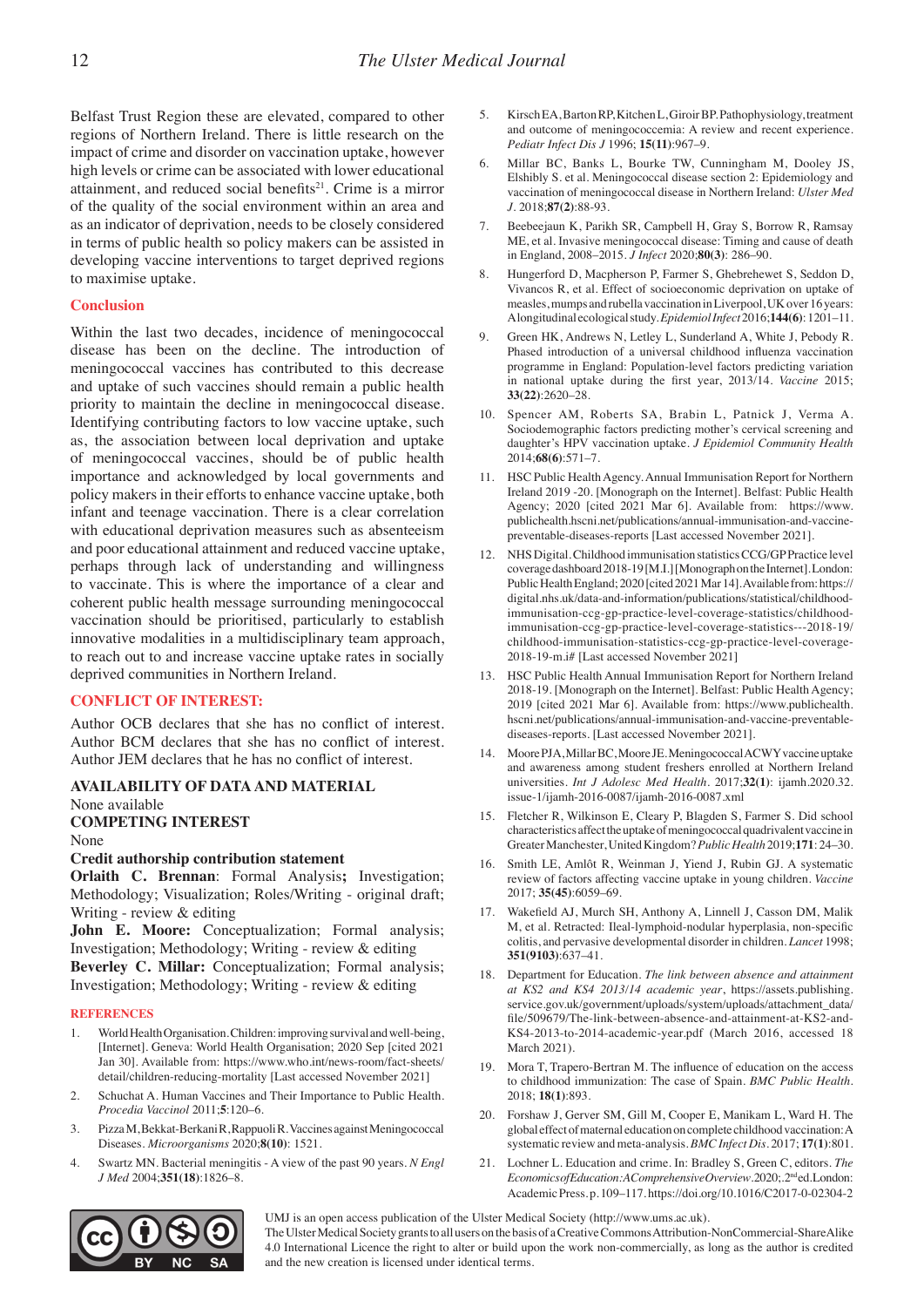



UMJ is an open access publication of the Ulster Medical Society (http://www.ums.ac.uk).

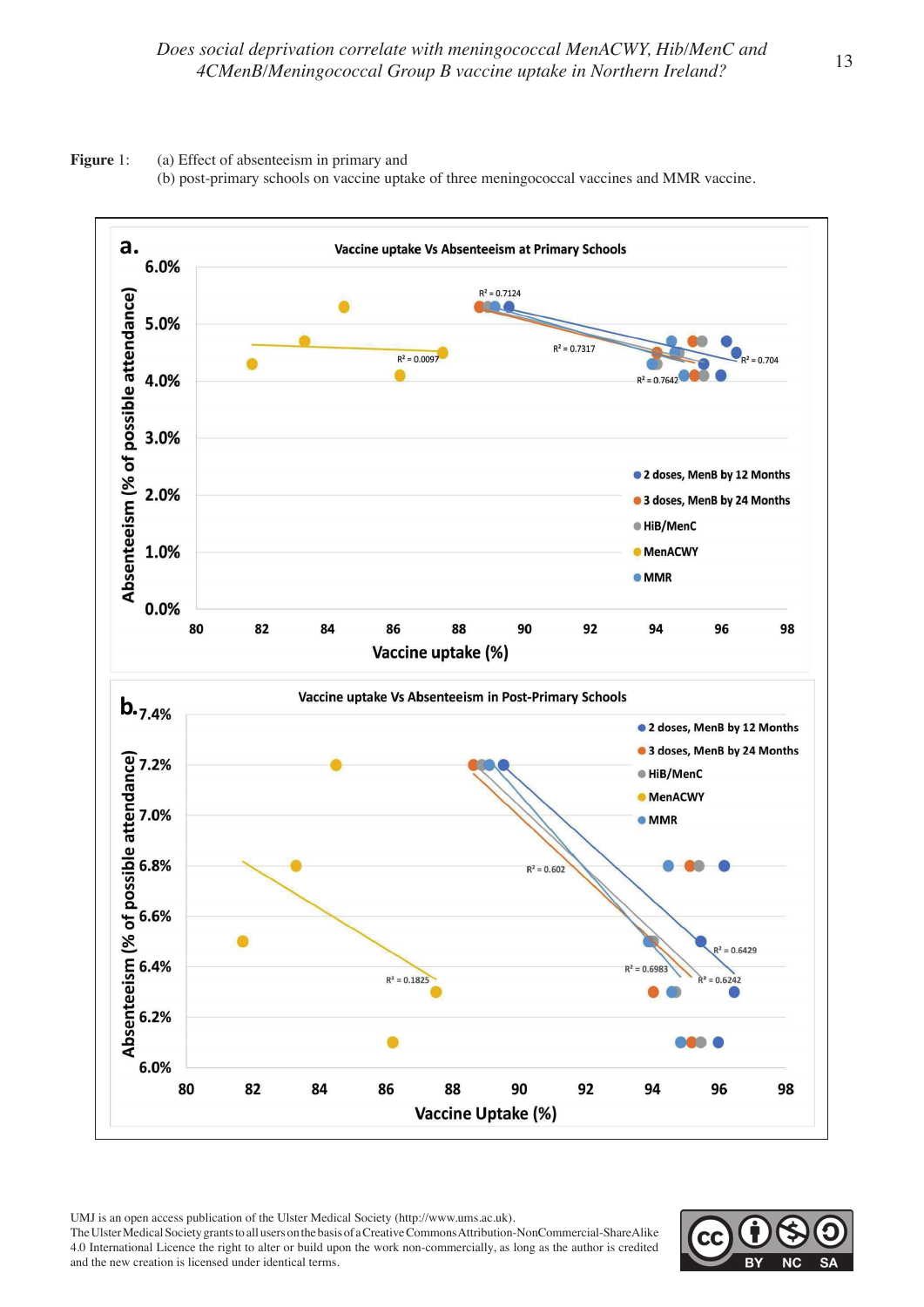#### **Table 1:**   $Table 1:$

Summary of correlation (R**²** value) between meningococcal vaccine uptake vs deprivation for all deprivation indicators of Northern Ireland

|                |                            |               |                      | <b>Income &amp; Employment</b> |                       |                   |
|----------------|----------------------------|---------------|----------------------|--------------------------------|-----------------------|-------------------|
| <b>Vaccine</b> | <b>Health &amp; Social</b> | <b>Uptake</b> | Proportion of the    | Proportion of the              | Proportion of the     | Proportion of the |
|                | <b>Care Trust</b>          | (%)           | population living in | population aged 15             | population aged 65    | working age       |
|                |                            |               | households whose     | and under living in            | and over living in    | population who    |
|                |                            |               | equivalised income   | households whose               | households whose      | are employment    |
|                |                            |               | is below 60 per      | equivalised income is          | equivalised income is | deprived          |
|                |                            |               | cent of the NI       | below 60 per cent of           | below 60 per cent of  | (%)               |
|                |                            |               | median $(\%)$        | the NI median (%)              | the NI median         |                   |
|                |                            |               |                      |                                | (%)                   |                   |
| 4CMenB         | <b>Belfast</b>             | 89.5          | 11.8%                | 17.5%                          | 4.3%                  | 23.1%             |
| 12 months 2018 | Northern                   | 96.0          | 12.3%                | 18.1%                          | 6.5%                  | 18.1%             |
|                | South Eastern              | 95.5          | 12.1%                | 17.9%                          | 6.1%                  | 17.9%             |
|                | Southern                   | 96.5          | 14.5%                | 20.5%                          | 7.2%                  | 19.8%             |
|                | Western                    | 96.2          | 15.3%                | 20.7%                          | 6.8%                  | 25.8%             |
|                | R <sup>2</sup> Value       |               | 0.3261               | 0.3695                         | 0.9414                | 0.0904            |
| 4CMenB         | <b>Belfast</b>             | 88.6          | 11.8%                | 17.5%                          | 4.3%                  | 23.1%             |
| 24 months 2018 | Northern                   | 95.2          | 12.3%                | 18.1%                          | 6.5%                  | 18.1%             |
|                | South Eastern              | 94.0          | 12.1%                | 17.9%                          | 6.1%                  | 17.9%             |
|                | Southern HSCT              | 94.0          | 14.5%                | 20.5%                          | 7.2%                  | 19.8%             |
|                | Western                    | 95.1          | 15.3%                | 20.7%                          | 6.8%                  | 25.8%             |
|                | $R^2$ Value                |               | 0.2664               | 0.2799                         | 0.8369                | 0.063             |
| HiB/MenC       | <b>Belfast</b>             | 88.9          | 11.8%                | 17.5%                          | 4.3%                  | 23.1%             |
| 2018           | Northern                   | 95.5          | 12.3%                | 18.1%                          | 6.5%                  | 18.1%             |
|                | South Eastern              | 94.0          | 12.1%                | 17.9%                          | 6.1%                  | 17.9%             |
|                | Southern                   | 94.7          | 14.5%                | 20.5%                          | 7.2%                  | 19.8%             |
|                | Western                    | 95.4          | 15.3%                | 20.7%                          | 6.8%                  | 25.8%             |
|                | $R^2$ Value                |               | 0.3072               | 0.3297                         | 0.8871                | 0.0602            |
| <b>MenACWY</b> | <b>Belfast</b>             | 84.5          | 11.8%                | 17.5%                          | 4.3%                  | 23.1%             |
| 2018-2019      | Northern                   | 86.2          | 12.3%                | 18.1%                          | 6.5%                  | 18.1%             |
| Year 12s       | South Eastern              | 81.7          | 12.1%                | 17.9%                          | 6.1%                  | 17.9%             |
|                | Southern                   | 87.5          | 14.5%                | 20.5%                          | 7.2%                  | 19.8%             |
|                | Western                    | 83.3          | 15.3%                | 20.7%                          | 6.8%                  | 25.8%             |
|                | $R^2$ Value                |               | 0.0404               | 0.083                          | 0.0891                | 0.0314            |
| <b>MMR</b>     | <b>Belfast</b>             | 89.1          | 11.8%                | 17.5%                          | 4.3%                  | 23.1%             |
| 2018           | Northern                   | 94.9          | 12.3%                | 18.1%                          | 6.5%                  | 18.1%             |
|                | South Eastern              | 93.9          | 12.1%                | 17.9%                          | 6.1%                  | 17.9%             |
|                | Southern                   | 94.6          | 14.5%                | 20.5%                          | 7.2%                  | 19.8%             |
|                | Western                    | 94.5          | 15.3%                | 20.7%                          | 6.8%                  | 25.8%             |
|                | $R^2$ Value                |               | 0.2704               | 0.307                          | 0.9096                | 0.1098            |



UMJ is an open access publication of the Ulster Medical Society (http://www.ums.ac.uk).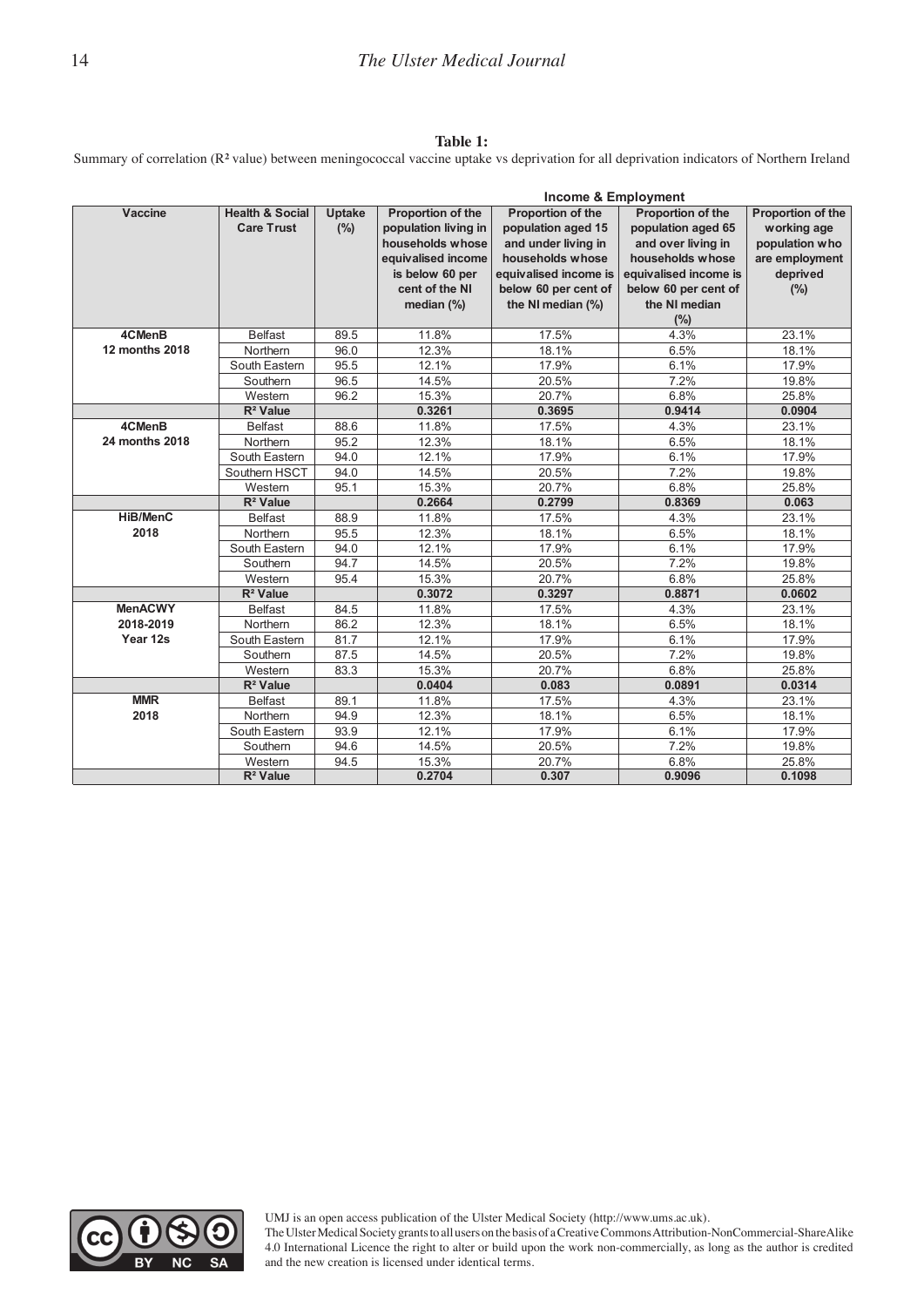|                     | term health problem or<br>Standardised ratio of<br>disability (Excluding<br>people with a long-<br>Mental Health<br>problems)<br>$(M = 100)$ | 107.2   | 96.8           | 97.6          | 96.7     | 103.5  | 0.6238               | 107.2          | 96.8           | 97.6         | 96.7          | 0.5219<br>103.5                | 107.2          | 96.8    | 97.6               | 96.7     | 103.5  | 0.5395               | 107.2          | 96.8      | 97.6          | 96.7     | 103.5  | 0.0898               | 107.2              | 96.8    | 97.6<br>96.7   | 103.5          | 0.6424                         |
|---------------------|----------------------------------------------------------------------------------------------------------------------------------------------|---------|----------------|---------------|----------|--------|----------------------|----------------|----------------|--------------|---------------|--------------------------------|----------------|---------|--------------------|----------|--------|----------------------|----------------|-----------|---------------|----------|--------|----------------------|--------------------|---------|----------------|----------------|--------------------------------|
|                     | prescriptions on a<br>regular basis<br>of people on<br>$(M = 100)$<br>multiple                                                               | 108.9   | 97.0           | 89.9          | 100.1    | 108.0  | 0.2438               | 108.9          | 97.0           | 89.9         | 100.1         | 0.2091<br>108.0                | 108.9          | 97.0    | 89.9               | 100.1    | 108.0  | 0.1869               | 108.9          | 97.0      | 89.9          | 100.1    | 108.0  | 0.0336               | 108.9              | 97.0    | 100.1<br>89.9  | 108.0          | 0.2541                         |
|                     | Standardised ratio of Standardised ratio<br>Extractions $(Nl = 100)$<br><b>Children's Dental</b>                                             | 100.3   | 84.0           | 113.1         | 711.7    | 93.9   | 0.00001              | 100.3          | 84.0           | 113.1        | 111.7         | 0.0374<br>93.9                 | 100.3          | 84.0    | 113.1              | 111.7    | 93.9   | 0.0312               | 100.3          | 84.0      | 113.1         | 111.7    | 93.9   | 0.0379               | 100.3              | 84.0    | 113.1<br>111.7 | 93.9           | 0.0086                         |
|                     | Singleton Births<br>with Low Birth<br>Proportion of<br>Weight (%)                                                                            | 5.1%    | 4.2%           | 4.2%          | 4.0%     | 4.4%   | 0.899                | 5.1%           | 4.2%           | 4.2%         | 4.0%          | 0.7643<br>4.4%                 | 5.1%           | 4.2%    | 4.2%               | 4.0%     | 4.4%   | 0.7962               | 5.1%           | 4.2%      | 4.2%          | 4.0%     | 4.4%   | 0.0608               | 5.1%               | 4.2%    | 4.0%<br>4.2%   | 4.4%           | 0.8799                         |
| Health & Disability | admission ratio<br>Standardised<br>emergency<br>$(M = 100)$                                                                                  | 116.2   | 93.7           | 101.7         | 92.5     | 97.2   | 0.9231               | 116.2          | 93.7           | 101.7        | 92.5          | $\frac{97.2}{0.8631}$          | 116.2          | 93.7    | $\frac{1017}{101}$ | 92.5     | 97.2   | 0.9097               | 116.2          | 93.7      | 101.7         | 92.5     | 97.2   | 0.1558               | 116.2              | 93.7    | 101.7          | 92.5<br>97.2   | 0.936                          |
| Table 1 continued   | cancers) $(Nl = 100)$<br>Standardised ratio of<br>people registered as<br>melanoma skin<br>excluding non-<br>having cancer                   | 107.7   | 97.8           | 95.0          | 100.7    | 100.3  | 0.6575               | 107.7          | 97.8           | 95.0         | 100.7         | 0.6812<br>100.3                | 107.7          | 97.8    | 95.0               | 100.7    | 100.3  | 0.633                | 107.7          | 97.8      | 95.0          | 100.7    | 100.3  | 0.0739               | 107.7              | 97.8    | 100.7<br>95.0  | 100.3          | 0.6744                         |
|                     | Standardised physical<br>health-related benefit<br>ratio                                                                                     | 114.7   | 89.3           | 83.9          | 101.7    | 118.7  | 0.1626               | 114.7          | 89.3           | 83.9         | 101.7         | 0.1515<br>118.7                | 114.7          | 89.3    | 83.9               | 101.7    | 118.7  | 0.1334               | 114.7          | 89.3      | 83.9          | 101.7    | 118.7  | 0.0036               | 114.7              | 89.3    | 83.9           | 101.7<br>118.7 | 0.1893                         |
|                     | preventable death<br>ratio (excluding<br><b>Standardised</b><br>Suicides)                                                                    | 128.3   | 91.8           | 86.9          | 95.3     | 104.7  | 0.7718               | 128.3          | 91.8           | 86.9         | 95.3          | 0.7223<br>104.7                | 128.3          | 91.8    | 86.9               | 95.3     | 104.7  | 0.7071               | 128.3          | 91.8      | 86.9          | 95.3     | 104.7  | 0.0002               | 128.3              | 91.8    | 86.9<br>95.3   | 104.7          | 0.7825                         |
|                     | Uptake<br>(%)                                                                                                                                | 89.5    | 96.0           | 95.5          | 96.5     | 96.2   |                      | 88.6           | 95.2           | 94.0         | 94.0          |                                | 88.9           | 95.5    | 94.0               | 94.7     | 95.4   |                      | 84.5           | 86.2      | 81.7          | 87.5     | 83.3   |                      | 89.1               | 94.9    | 93.9<br>94.6   | 84.5           |                                |
|                     | <b>Health &amp; Social</b><br>Care Trust                                                                                                     | Belfast | Northem        | South Eastern | Southern | Westem | R <sup>2</sup> Value | <b>Belfast</b> | Northem        | South Eastem | Southern HSCT | R <sup>2</sup> Value<br>Westem | <b>Belfast</b> | Northem | South Eastern      | Southern | Westem | R <sup>2</sup> Value | <b>Belfast</b> | Northem   | South Eastern | Southern | Westem | R <sup>2</sup> Value | Belfast            | Northem | South Eastern  | Southern       | Westem<br>R <sup>2</sup> Value |
|                     | Vaccine                                                                                                                                      | 4CMenB  | 12 months 2018 |               |          |        |                      | 4CMenB         | 24 months 2018 |              |               |                                | HiB/MenC       | 2018    |                    |          |        |                      | MenACWY        | 2018-2019 | Year 12s      |          |        |                      | <b>MMR</b><br>2018 |         |                |                |                                |



# *Does social deprivation correlate with meningococcal MenACWY, Hib/MenC and 4CMenB/Meningococcal Group B vaccine uptake in Northern Ireland?* <sup>15</sup>

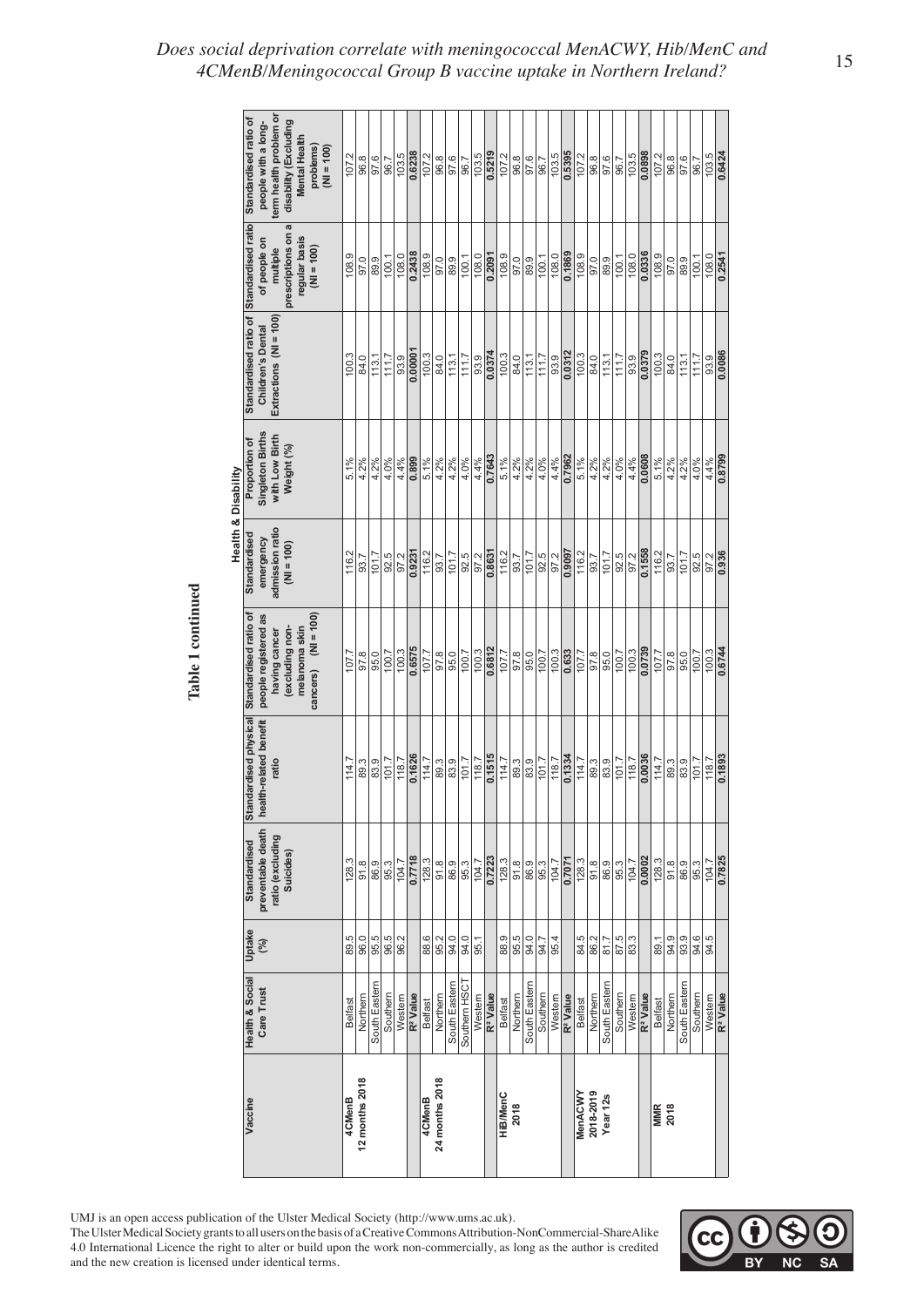|                     |                               |               |                                                                                                                                             |                                                                           |                                                                                                                                     |                                                                                                                              | Education, Skills & Training                                                                                                                                  |                                                                                                                                                               |                                                                           |                                                                                               |
|---------------------|-------------------------------|---------------|---------------------------------------------------------------------------------------------------------------------------------------------|---------------------------------------------------------------------------|-------------------------------------------------------------------------------------------------------------------------------------|------------------------------------------------------------------------------------------------------------------------------|---------------------------------------------------------------------------------------------------------------------------------------------------------------|---------------------------------------------------------------------------------------------------------------------------------------------------------------|---------------------------------------------------------------------------|-----------------------------------------------------------------------------------------------|
| Vaccine             | Health & Social<br>Care Trust | Uptake<br>(%) | Proportion of pupils<br>Needs Stages 3-5<br>Special Education<br>attending Special<br>attending primary<br>school with<br>Schools or<br>(%) | <b>Primary Schools</b><br>Absenteeism at<br>(% of possible<br>attendance) | five or more GCSEs at<br>leavers not achieving<br>Proportion of school<br>A*-C (and equivalent)<br>incl. English and<br>maths $(%)$ | school aged 16<br>Employment or<br>those leaving<br>Proportion of<br>17 and 18 not<br>Training (%)<br>Education,<br>entering | year olds who have<br>Proportion of 18-21<br>establishments (%)<br><b>Higher Education</b><br>Courses at Higher<br>not enrolled in<br>Education<br>or Further | attending post-primary<br>schools with Special<br>Proportion of pupils<br>Schools or who are<br><b>Education Needs</b><br>attending Special<br>Stages 3-5 (%) | Absenteeism at<br>% of possible<br>post-primary<br>attendance)<br>schools | Proportions of working<br>age adults (25-64) with<br>no or low levels of<br>qualification (%) |
| 4CMenB              | <b>Belfast</b>                | 89.5          | 11.5%                                                                                                                                       | 5.3%                                                                      | 39.4%                                                                                                                               | 4.5%                                                                                                                         | 68.5%                                                                                                                                                         | 10.8%                                                                                                                                                         | 7.2%                                                                      | 36.1%                                                                                         |
| 12 months 2018      | Northern                      | 96.0          | 8.1%                                                                                                                                        | 4.1%                                                                      | 36.4%                                                                                                                               | 3.3%                                                                                                                         | 64.3%                                                                                                                                                         | 7.2%                                                                                                                                                          | 6.1%                                                                      | 35.2%                                                                                         |
|                     | South Eastern                 | 95.5          | 9.3%                                                                                                                                        | 4.3%                                                                      | 32.9%                                                                                                                               | $2.1\%$                                                                                                                      | 62.6%                                                                                                                                                         | 9.2%                                                                                                                                                          | 6.5%                                                                      | 30.3%                                                                                         |
|                     | Southern                      | 96.5          | 8.3%                                                                                                                                        | 4.5%                                                                      | 35.2%                                                                                                                               | 2.1%                                                                                                                         | 62.8%                                                                                                                                                         | 7.8%                                                                                                                                                          | 6.3%                                                                      | 36.6%                                                                                         |
|                     | Westem                        | 96.2          | 9.2%                                                                                                                                        | 4.7%                                                                      | 34.9%                                                                                                                               | 2.3%                                                                                                                         | 61.4%                                                                                                                                                         | 9.5%                                                                                                                                                          | 6.8%                                                                      | 41.0%                                                                                         |
|                     | R <sup>2</sup> Value          |               | 0.8816                                                                                                                                      | 0.704                                                                     | 0.6417                                                                                                                              | 0.7618                                                                                                                       | 0.8551                                                                                                                                                        | 0.591                                                                                                                                                         | 0.6429                                                                    | 0.0031                                                                                        |
| 4CMenB              | Belfast                       | 88.6          | 11.5%                                                                                                                                       | 5.3%                                                                      | 39.4%                                                                                                                               | 4.5%                                                                                                                         | 68.5%                                                                                                                                                         | 10.8%                                                                                                                                                         | 7.2%                                                                      | 36.1%                                                                                         |
| 24 months 2018      | Northern                      | 95.2          | 8.1%                                                                                                                                        | 4.1%                                                                      | 36.4%                                                                                                                               | 3.3%                                                                                                                         | 64.3%                                                                                                                                                         | $7.2\%$                                                                                                                                                       | 6.1%                                                                      | 35.2%                                                                                         |
|                     | South Eastem                  | 94.0          | 9.3%                                                                                                                                        | 4.3%                                                                      | 32.9%                                                                                                                               | 2.1%                                                                                                                         | 62.6%                                                                                                                                                         | 9.2%                                                                                                                                                          | 6.5%                                                                      | 30.3%                                                                                         |
|                     | Southern HSCT                 | 94.0          | 8.3%                                                                                                                                        | 4.5%                                                                      | 35.2%                                                                                                                               | 2.1%                                                                                                                         | 62.8%                                                                                                                                                         | 7.8%                                                                                                                                                          | 6.3%                                                                      | 36.6%                                                                                         |
|                     | Western                       | 95.1          | 9.2%                                                                                                                                        | 4.7%                                                                      | 34.9%                                                                                                                               | 2.3%                                                                                                                         | 61.4%                                                                                                                                                         | 9.5%                                                                                                                                                          | 6.8%                                                                      | 41.0%                                                                                         |
|                     | R <sup>2</sup> Value          |               | 0.8361                                                                                                                                      | 0.7317                                                                    | 0.5696                                                                                                                              | 0.6158                                                                                                                       | 0.8059                                                                                                                                                        | 0.5546                                                                                                                                                        | 0.602                                                                     | 0.009                                                                                         |
| <b>HiB/MenC</b>     | <b>Belfast</b>                | 88.9          | 11.5%                                                                                                                                       | 5.3%                                                                      | 39.4%                                                                                                                               | 4.5%                                                                                                                         | 68.5%                                                                                                                                                         | 10.8%                                                                                                                                                         | 7.2%                                                                      | 36.1%                                                                                         |
| 2018                | Northern                      | 95.5          | 8.1%                                                                                                                                        | 4.1%                                                                      | 36.4%                                                                                                                               | 3.3%                                                                                                                         | 64.3%                                                                                                                                                         | 7.2%                                                                                                                                                          | 6.1%                                                                      | 35.2%                                                                                         |
|                     | South Eastern                 | 94.0          | 9.3%                                                                                                                                        | 4.3%                                                                      | 32.9%                                                                                                                               | 2.1%                                                                                                                         | 62.6%                                                                                                                                                         | 9.2%                                                                                                                                                          | 6.5%                                                                      | 30.3%                                                                                         |
|                     | Southem                       | 94.7          | 8.3%                                                                                                                                        | 4.5%                                                                      | 35.2%                                                                                                                               | 2.1%                                                                                                                         | 62.8%                                                                                                                                                         | 7.8%                                                                                                                                                          | 6.3%                                                                      | 36.6%                                                                                         |
|                     | Western                       | 95.4          | 9.2%                                                                                                                                        | 4.7%                                                                      | 34.9%                                                                                                                               | 2.3%                                                                                                                         | 61.4%                                                                                                                                                         | 9.5%                                                                                                                                                          | 6.8%                                                                      | 41.0%                                                                                         |
|                     | R <sup>2</sup> Value          |               | 0.8721                                                                                                                                      | 0.7124                                                                    | 0.5416                                                                                                                              | 0.6275                                                                                                                       | 0.8043                                                                                                                                                        | 0.5939                                                                                                                                                        | 0.6242                                                                    | 0.0162                                                                                        |
| MenACWY             | <b>Belfast</b>                | 84.5          | 11.5%                                                                                                                                       | 5.3%                                                                      | 39.4%                                                                                                                               | 4.5%                                                                                                                         | 68.5%                                                                                                                                                         | 10.8%                                                                                                                                                         | 7.2%                                                                      | 36.1%                                                                                         |
| 2018-2019           | Northern                      | 86.2          | 8.1%                                                                                                                                        | 4.1%                                                                      | 36.4%                                                                                                                               | 3.3%                                                                                                                         | 64.3%                                                                                                                                                         | 7.2%                                                                                                                                                          | 6.1%                                                                      | 35.2%                                                                                         |
| Year <sub>12s</sub> | South Eastern                 | 81.7          | 9.3%                                                                                                                                        | 4.3%                                                                      | 32.9%                                                                                                                               | 2.1%                                                                                                                         | 62.6%                                                                                                                                                         | 9.2%                                                                                                                                                          | 6.5%                                                                      | 30.3%                                                                                         |
|                     | Southern                      | 87.5          | 8.3%                                                                                                                                        | 4.5%                                                                      | 35.2%                                                                                                                               | 2.1%                                                                                                                         | 62.8%                                                                                                                                                         | 7.8%                                                                                                                                                          | 6.3%                                                                      | 36.6%                                                                                         |
|                     | Western                       | 83.3          | 9.2%                                                                                                                                        | 4.7%                                                                      | 34.9%                                                                                                                               | 2.3%                                                                                                                         | 61.4%                                                                                                                                                         | 9.5%                                                                                                                                                          | 6.8%                                                                      | 41.0%                                                                                         |
|                     | R <sup>2</sup> Value          |               | 0.1567                                                                                                                                      | 0.0097                                                                    | $\frac{0.148}{5}$                                                                                                                   | 0.0175                                                                                                                       | 0.025                                                                                                                                                         | 0.3493                                                                                                                                                        | 0.1825                                                                    | 0.0898                                                                                        |
| <b>MMR</b>          | <b>Belfast</b>                | 89.1          | 11.5%                                                                                                                                       | 5.3%                                                                      | 39.4%                                                                                                                               | 4.5%                                                                                                                         | 68.5%                                                                                                                                                         | 10.8%                                                                                                                                                         | 7.2%                                                                      | 36.1%                                                                                         |
| 2018                | Northern                      | 94.9          | 8.1%                                                                                                                                        | 4.1%                                                                      | 36.4%                                                                                                                               | 3.3%                                                                                                                         | 64.3%                                                                                                                                                         | 7.2%                                                                                                                                                          | 6.1%                                                                      | 35.2%                                                                                         |
|                     | South Eastern                 | 93.9          | 9.3%                                                                                                                                        | 4.3%                                                                      | 32.9%                                                                                                                               | 2.1%                                                                                                                         | 62.6%                                                                                                                                                         | $9.2\%$                                                                                                                                                       | 6.5%                                                                      | 30.3%                                                                                         |
|                     | Southern                      | 94.6          | 8.3%                                                                                                                                        | 4.5%                                                                      | 35.2%                                                                                                                               | 2.1%                                                                                                                         | 62.8%                                                                                                                                                         | 7.8%                                                                                                                                                          | 6.3%                                                                      | 36.6%                                                                                         |
|                     | Western                       | 94.5          | 9.2%                                                                                                                                        | 4.7%                                                                      | 34.9%                                                                                                                               | 2.3%                                                                                                                         | 61.4%                                                                                                                                                         | 9.5%                                                                                                                                                          | 6.8%                                                                      | 41.0%                                                                                         |
|                     | R <sup>2</sup> Value          |               | 0.9159                                                                                                                                      | 0.7642                                                                    | 0.5838                                                                                                                              | 0.673                                                                                                                        | 0.7958                                                                                                                                                        | 0.6513                                                                                                                                                        | 0.6983                                                                    | 0.0023                                                                                        |

Table 1 continued **Table 1 continued**

**NC** 

**SA** 

UMJ is an open access publication of the Ulster Medical Society (http://www.ums.ac.uk).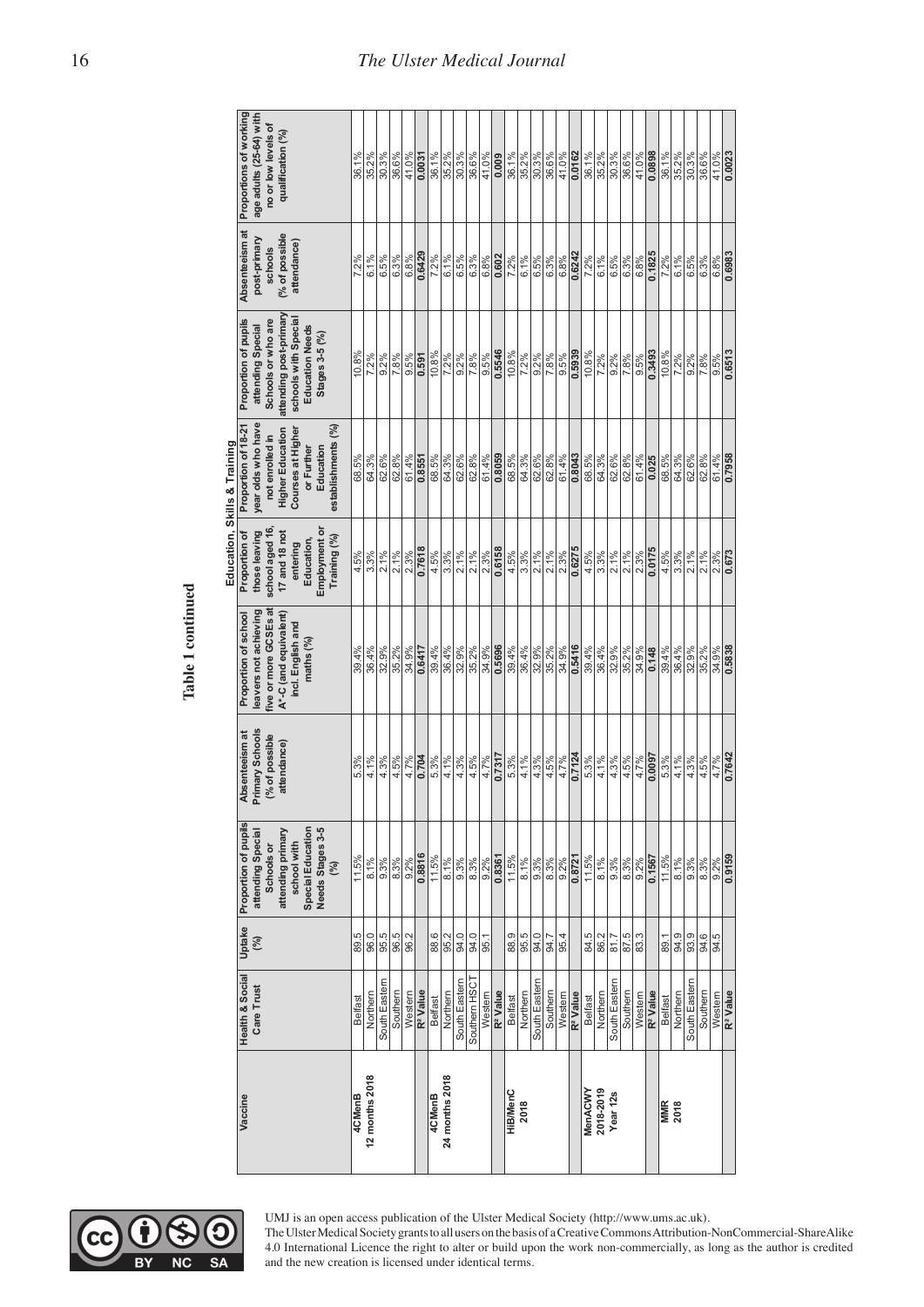|                   | flood risk area<br>Proportion of<br>properties in<br>(%)                                                                    | 3.9%    | 2.6%             | 1.8%          | 2.4%         | 1.4%    | 0.7109               | 3.9%<br>2.6%                  | 1.8%          | $\frac{9}{6}$     | 1.4%    | 0.7266               | 3.9%           | $2.6\%$             | 1.8%          | 2.4%                  | 1.4%    | 0.6968               | 3.9%           | 2.6%      | 1.8%                | 2.4%     | 1.4%    | 0.1337               | 3.9%               | 2.6%                                | 1.8%          | 2.4%<br>1.4%   |                                 |
|-------------------|-----------------------------------------------------------------------------------------------------------------------------|---------|------------------|---------------|--------------|---------|----------------------|-------------------------------|---------------|-------------------|---------|----------------------|----------------|---------------------|---------------|-----------------------|---------|----------------------|----------------|-----------|---------------------|----------|---------|----------------------|--------------------|-------------------------------------|---------------|----------------|---------------------------------|
|                   | (per 1,000 population)<br>Rate of Road Traffic<br>Collisions                                                                | 4.6     | $3.\overline{8}$ | 4.4           | 4.0          | 4.4     | 0.4211               | 4.6<br>$\frac{8}{3}$          | 4.4           | 4.0               | 4.4     | 0.4084               | 4.6            | 3.8                 | 4.4           | 4.0                   | 4.4     | 0.448                | 4.6            | 3.8       | 4.4                 | 4.0      | 4.4     | 0.4881               | 4.6                | 3.8                                 | 4.4           | 4.0<br>4.4     |                                 |
|                   | Standardised ratio<br>of road defects<br>$(M = 100)$                                                                        | 180.9   | 80.8             | 94.6          | 131.6        | 75.7    | 0.6941               | 180.9<br>$\frac{8}{80}$       | 94.6          | 131.6             | 75.7    | 0.8628               | 180.9          | $\frac{80.8}{94.6}$ |               | 131.6                 | 75.7    | 0.8068               | 180.9          | 80.8      | 94.6                | 131.6    | 75.7    | 0.0585               | 180.9              | 80.8                                | 94.6          | 131.6<br>75.7  | 0.7415                          |
|                   | domestic dwellings<br>with Local Area<br>Problem Scores<br>Proportion of<br>(%)                                             | 4.7%    | 1.9%             | 2.1%          | 1.7%         | 1.9%    | 0.9991               | 1.9%<br>4.7%                  | 2.1%          | $\frac{9}{1.7\%}$ | 1.9%    | 0.9443               | 4.7%           | 1.9%                | 2.1%          | 1.7%                  | 1.9%    | 0.9622               | 4.7%           | 1.9%      | 2.1%                | 1.7%     | 1.9%    | $\frac{810}{0.018}$  | 4.7%               | 1.9%                                | 2.1%          | 1.7%<br>1.9%   | 0.9887                          |
| Living            | disability without<br>population with<br>adaptations to<br>Proportion of<br>dwelling<br>(%)                                 | 82.0%   | 84.4%            | 84.6%         | 84.0%        | 84.1%   | 0.8815               | 84.4%<br>82.0%                | 84.6%         | 84.0%             | 84.1%   | 0.8923               | 82.0%          | 84.4%               | 84.6%         | 84.0%                 | 84.1%   | 0.8649               | 82.0%          | 84.4%     | 84.6%               | 84.0%    | 84.1%   | 0.0107               | 82.0%              | 84.4%                               | 84.6%         | 84.0%<br>84.1% | 0.8942                          |
| Table 1 continued | overcrowding<br>Household<br>Rate of<br>(%)                                                                                 | 4.7%    | 3.1%             | 3.0%          | 4.3%         | 4.9%    | 0.1247               | 4.7%<br>$\frac{3.1\%}{2.1\%}$ | 3.0%          | 4.3%              | 4.9%    | 0.1484               | 4.7%           | $3.1\%$             | 3.0%          | $\frac{4.3\%}{4.9\%}$ |         | 0.1224               | 4.7%           | 3.1%      | 3.0%                | 4.3%     | 4.9%    | 0.0176               | 4.7%               | 3.1%                                | 3.0%          | 4.3%<br>4.9%   | 0.1611                          |
|                   | insulation and double<br>domestic dwellings<br>without (1) modern<br>boiler, or (2) loft<br>Proportion of<br>glazing<br>(%) | 25.0%   | 28.1%            | 27.8%         | 27.6%        | 25.7%   | 0.5007               | 25.0%<br>28.1%                | 27.8%         | 27.6%             | 25.7%   | 0.4396               | 25.0%          | 28.1%               | 27.8%         | 27.6%                 | 25.7%   | 0.4427               | 25.0%          | 28.1%     | 27.8%               | 27.6%    | 25.7%   | 0.0588               | 25.0%              | 28.1%                               | 27.8%         | 27.6%<br>25.7% | 0.536                           |
|                   | domestic dwellings in<br>a state of disrepair<br>Proportion of<br>$(96)$                                                    | 15.9%   | 15.6%            | 15.6%         | 16.1%        | 16.2%   | 0.003                | 15.9%<br>15.6%                | 15.6%         | 16.1%             | 16.2%   | 0.0004               | 15.9%          | 15.6%               | 15.6%         | 16.1%                 | 16.2%   | 0.0008               | 15.9%          | 15.6%     | 15.6%               | 16.1%    | 16.2%   | 0.0525               | 15.9%              | 15.6%                               | 15.6%         | 16.1%<br>16.2% | 0.00007                         |
|                   | domestic dwellings<br>Proportion of<br>that are unfit<br>(%)                                                                | 1.4%    | 2.5%             | $2.3\%$       | 3.0%         | 3.0%    | 0.8637               | 1.4%<br>2.5%                  | 2.3%          | $3.0\%$           | 3.0%    | 0.7765               | 1.4%           | $2.5\%$             | 2.3%          | 3.0%                  | 3.0%    | 0.8264               | 1.4%           | $2.5\%$   | 2.3%                | 3.0%     | 3.0%    | 0.0618               | 1.4%               | $2.5\%$                             | 3.0%<br>2.3%  | 3.0%           | 0.8182                          |
|                   | Uptake<br>(%)                                                                                                               | 89.5    | 96.0             | 95.5          | 96.5<br>96.2 |         |                      | 88.6<br>95.2                  | 94.0          | 94.0              | 95.1    |                      | 88.9           | 95.5                | 94.0          | 94.7<br>95.4          |         |                      | 84.5<br>86.2   |           | 81.7                | 87.5     |         |                      | 89.1               | $rac{9}{3} \frac{9}{3} \frac{6}{3}$ |               | 94.5           |                                 |
|                   | Health & Social<br>Care Trust                                                                                               | Belfast | Northern         | South Eastern | Southern     | Western | R <sup>2</sup> Value | Northern<br><b>Belfast</b>    | South Eastern | Southern HSCT     | Western | R <sup>2</sup> Value | <b>Belfast</b> | Northern            | South Eastern | Southern              | Western | R <sup>2</sup> Value | <b>Belfast</b> | Northern  | South Eastern       | Southern | Western | R <sup>2</sup> Value | <b>Belfast</b>     | Northern                            | South Eastern | Southern       | Western<br>R <sup>2</sup> Value |
|                   | Vaccine                                                                                                                     | 4CMenB  | 12 months 2018   |               |              |         |                      | 24 months 2018<br>4CMenB      |               |                   |         |                      | HiB/MenC       | 2018                |               |                       |         |                      | <b>MenACWY</b> | 2018-2019 | Year <sub>12s</sub> |          |         |                      | <b>MMR</b><br>2018 |                                     |               |                |                                 |

*Does social deprivation correlate with meningococcal MenACWY, Hib/MenC and 4CMenB/Meningococcal Group B vaccine uptake in Northern Ireland?* <sup>17</sup>